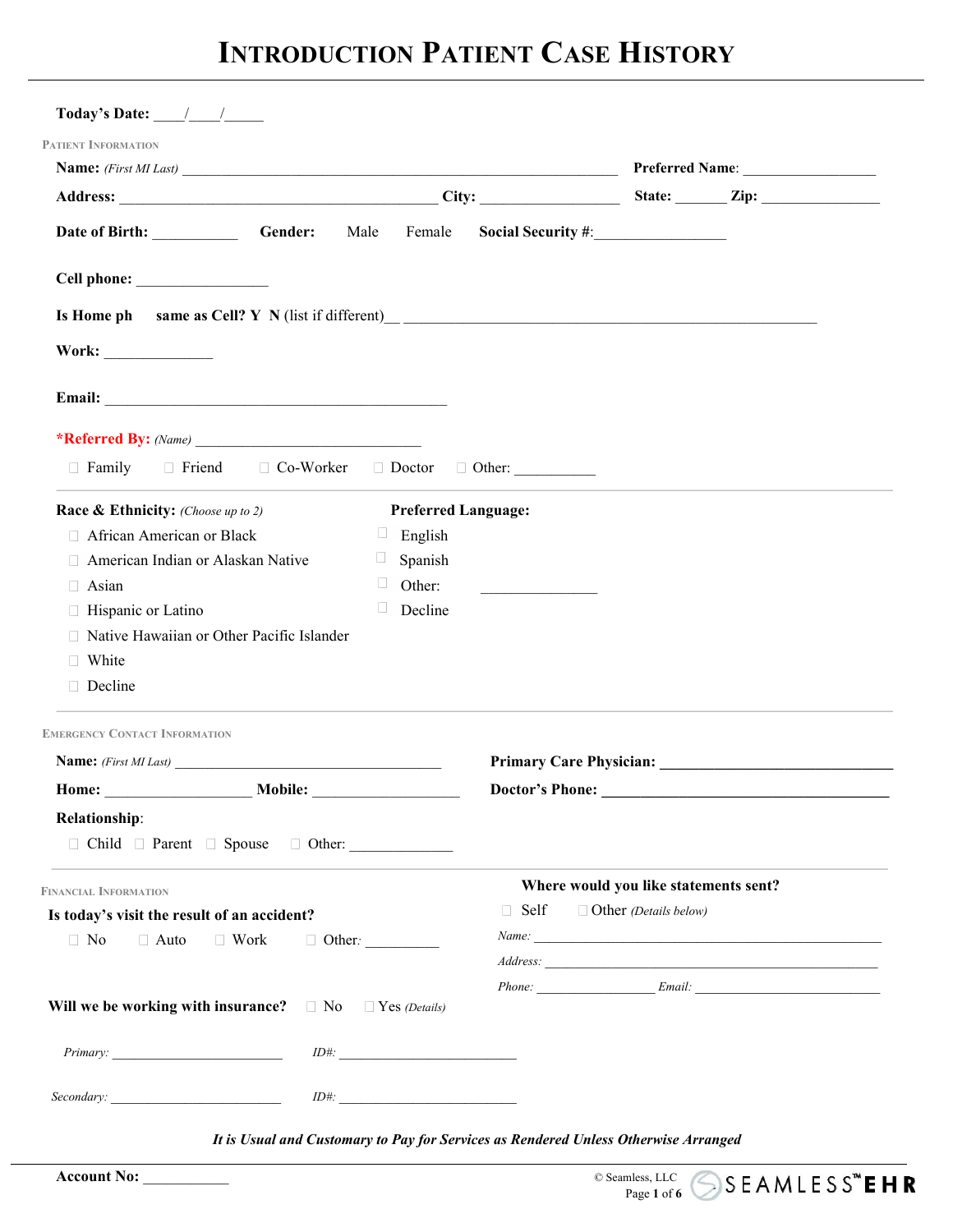# **HISTORY OF PRESENT ILLNESS**

|                                                                                                                      |                                                   | When did it start? $\frac{1}{2}$ / $\frac{1}{2}$ What happened? $\frac{1}{2}$ When did it start? $\frac{1}{2}$ / $\frac{1}{2}$ What happened? $\frac{1}{2}$ / $\frac{1}{2}$ / $\frac{1}{2}$ / $\frac{1}{2}$ / $\frac{1}{2}$ / $\frac{1}{2}$ / $\frac{1}{2}$ / $\frac{1}{2}$ / $\frac$ |
|----------------------------------------------------------------------------------------------------------------------|---------------------------------------------------|---------------------------------------------------------------------------------------------------------------------------------------------------------------------------------------------------------------------------------------------------------------------------------------|
|                                                                                                                      |                                                   |                                                                                                                                                                                                                                                                                       |
|                                                                                                                      | <b>MAJOR COMPLAINT</b>                            |                                                                                                                                                                                                                                                                                       |
| <b>Location of Symptoms and Radiation</b>                                                                            | <b>Quality:</b>                                   | <b>Previous Treatment:</b>                                                                                                                                                                                                                                                            |
| $\mathbb{P}^{\mathcal{F}}$                                                                                           | $\Box$ Sharp                                      | $\Box$ None                                                                                                                                                                                                                                                                           |
|                                                                                                                      | $\Box$ Stabbing                                   | Chiropractor                                                                                                                                                                                                                                                                          |
|                                                                                                                      | $\Box$ Burning                                    | Medical Doctor                                                                                                                                                                                                                                                                        |
|                                                                                                                      | $\Box$ Achy                                       |                                                                                                                                                                                                                                                                                       |
| 编<br>命服<br>$\theta_{\text{HH}}$                                                                                      | $\Box$ Dull                                       | ER/Urgent Care                                                                                                                                                                                                                                                                        |
|                                                                                                                      | □ Stiff & Sore                                    | Orthopedic                                                                                                                                                                                                                                                                            |
|                                                                                                                      |                                                   |                                                                                                                                                                                                                                                                                       |
| L<br>$\bf R$<br>R<br>L                                                                                               | Does it radiate?                                  | <b>Previous Diagnostic Testing:</b>                                                                                                                                                                                                                                                   |
|                                                                                                                      | $\Box$ No $\Box$ Yes (Please indicate on drawing) | □ None                                                                                                                                                                                                                                                                                |
|                                                                                                                      | Improves with:                                    |                                                                                                                                                                                                                                                                                       |
| P Pain<br>T_Tender<br>H Hypoesthesia<br>$N$ Numb                                                                     | $\Box$ Ice                                        |                                                                                                                                                                                                                                                                                       |
| S _ Spasm                                                                                                            | $\Box$ Heat                                       | $\begin{tabular}{ c c c c } \hline & CT & \quad \quad & \quad \quad & \quad \quad \\ \hline \end{tabular}$                                                                                                                                                                            |
| <b>Grade Intensity/Severity:</b>                                                                                     | $\Box$ Movement                                   | D Other:                                                                                                                                                                                                                                                                              |
| $\Box$ None (0/10)                                                                                                   | $\Box$ Stretching                                 | *Women: Are you pregnant?                                                                                                                                                                                                                                                             |
| $\Box$ Mild (1-2/10)                                                                                                 |                                                   | □ No Last Menstrual Period: <u>     </u>                                                                                                                                                                                                                                              |
| $\Box$ Mild-Moderate (2-4/10)                                                                                        | Other:                                            | $\Box$ Yes Due date: $\Box$ /                                                                                                                                                                                                                                                         |
| $\Box$ Moderate (4-6/10)                                                                                             | <b>Worsens with:</b>                              | <b>Present Illness Comments:</b>                                                                                                                                                                                                                                                      |
| $\Box$ Moderate-Severe (6-8/10)                                                                                      | $\Box$ Sitting                                    |                                                                                                                                                                                                                                                                                       |
| □ Severe $(8-10/10)$                                                                                                 | Standing/Walking                                  |                                                                                                                                                                                                                                                                                       |
| Frequency:                                                                                                           | □ Lying Down/Sleeping                             |                                                                                                                                                                                                                                                                                       |
| $\Box$ Off & On                                                                                                      | □ Overuse/Lifting                                 |                                                                                                                                                                                                                                                                                       |
| $\Box$ Constant                                                                                                      |                                                   |                                                                                                                                                                                                                                                                                       |
| <b>Prescription Medications &amp; Supplements:</b>                                                                   | $\Box$ None                                       | $\Box$ No known drug allergies<br><b>Allergies to Medications:</b>                                                                                                                                                                                                                    |
| $\Box$ Yes (List – Name, dosage, frequency)                                                                          |                                                   |                                                                                                                                                                                                                                                                                       |
|                                                                                                                      |                                                   |                                                                                                                                                                                                                                                                                       |
|                                                                                                                      |                                                   |                                                                                                                                                                                                                                                                                       |
|                                                                                                                      |                                                   |                                                                                                                                                                                                                                                                                       |
| <u> 1990 - Paris Antonio II de la contrata del contrata del contrata del contrata de la contrata del contrata de</u> |                                                   |                                                                                                                                                                                                                                                                                       |
|                                                                                                                      |                                                   |                                                                                                                                                                                                                                                                                       |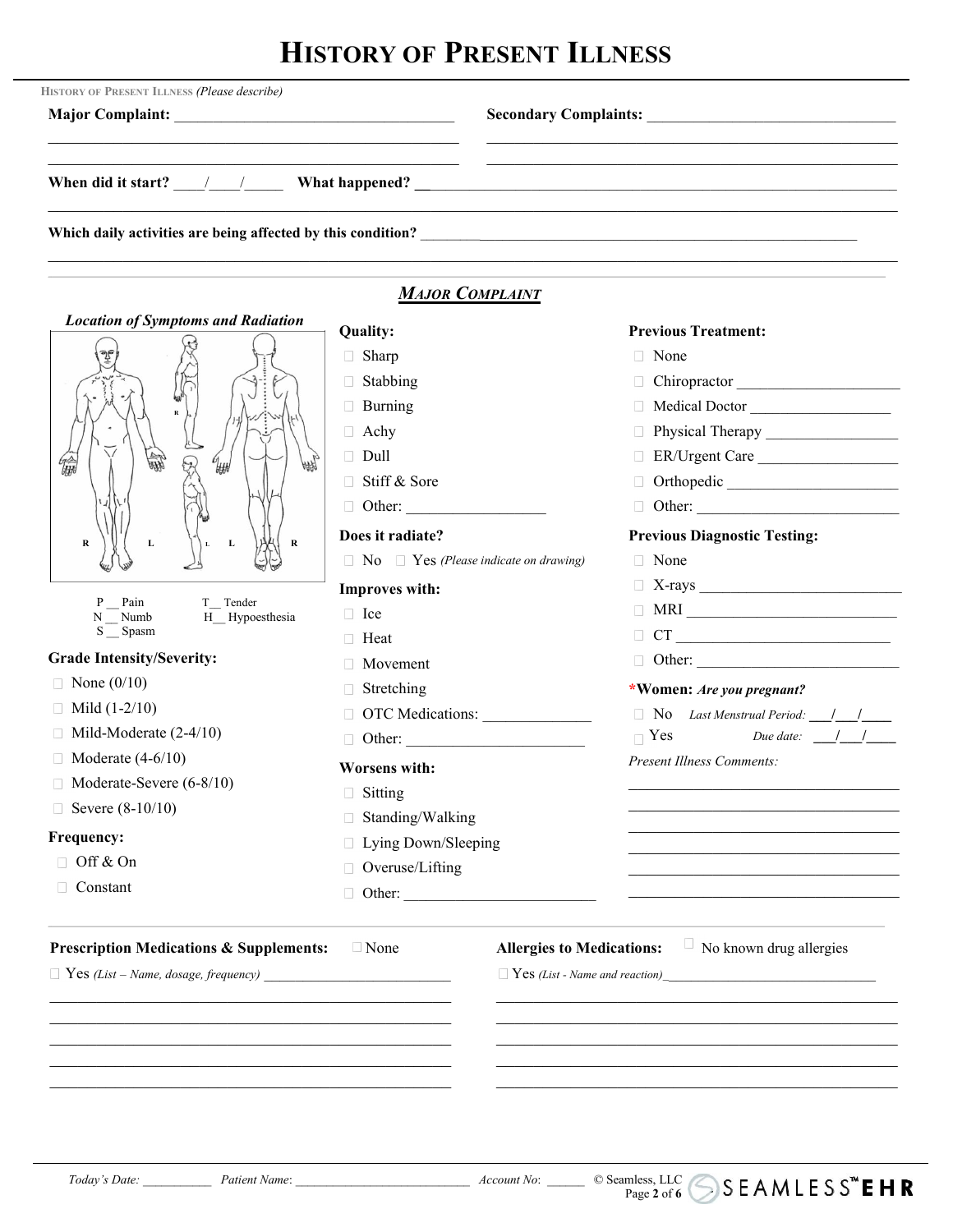## **PAST, FAMILY, AND SOCIAL HISTORY**

| <b>Illnesses:</b>                        | Hospitalizations: (Non-surgical with Date)       | <b>Medical History Comments:</b> |
|------------------------------------------|--------------------------------------------------|----------------------------------|
| $\Box$ Asthma                            |                                                  |                                  |
| $\Box$ Autoimmune Disorder ( $_{Type}$ ) |                                                  |                                  |
| $\Box$ Blood Clots                       |                                                  |                                  |
| $\Box$ Cancer ( $_{Type}$ )              | Surgeries: (If yes, provide type & surgery date) |                                  |
| $\Box$ CVA/TIA (stroke)                  | $\Box$ Cancer                                    |                                  |
| $\Box$ Diabetes                          | $\Box$ Orthopedic                                |                                  |
| $\Box$ Migraine Headaches                |                                                  |                                  |
| □ Osteoporosis                           | $Elbow/Forearn - R / L$                          |                                  |
| Other: $\qquad \qquad$                   |                                                  |                                  |
|                                          | $\text{Hip}-\text{R}/\text{L}$<br>Knee – R / L   |                                  |
|                                          | Ankle/Foot - $R/L$                               |                                  |
|                                          | <b>Spinal Surgery</b>                            |                                  |
| Injuries:                                |                                                  |                                  |
| $\Box$ Back Injury                       |                                                  |                                  |
| $\Box$ Broken Bones                      | Other:                                           |                                  |
| $\Box$ Head Injury                       |                                                  |                                  |
| $\Box$ Neck Injury                       |                                                  |                                  |
| $\Box$ Falls                             |                                                  |                                  |

**FAMILY HISTORY** *(Please mark X to all that apply and use comments to elaborate.)*

Unknown Unremarkable

|                            | <b>Mother</b> | Father | Sibling1 | Sibling <sub>2</sub> | Sibling3 | <b>Child1</b> | Child <sub>2</sub> | <b>Child3</b> |
|----------------------------|---------------|--------|----------|----------------------|----------|---------------|--------------------|---------------|
| Gender                     | $\mathbf{E}$  | M      |          |                      |          |               |                    |               |
| Age at death (if Deceased) |               |        |          |                      |          |               |                    |               |
| Aneurysms                  |               |        |          |                      |          |               |                    |               |
| CVA (Stroke)               |               |        |          |                      |          |               |                    |               |
| Cancer                     |               |        |          |                      |          |               |                    |               |
| Diabetes                   |               |        |          |                      |          |               |                    |               |
| Heart Disease              |               |        |          |                      |          |               |                    |               |
| Hypertension               |               |        |          |                      |          |               |                    |               |
| Other Family History       |               |        |          |                      |          |               |                    |               |

*Family History Comments:*

| Sibling3 | Child1 | Child <sub>2</sub> | <b>Child3</b> |  |
|----------|--------|--------------------|---------------|--|
|          |        |                    |               |  |
|          |        |                    |               |  |
|          |        |                    |               |  |
|          |        |                    |               |  |
|          |        |                    |               |  |
|          |        |                    |               |  |
|          |        |                    |               |  |
|          |        |                    |               |  |
|          |        |                    |               |  |
|          |        |                    |               |  |

Page 3 of **6**  $\bigcup$  **5 6 6 6** 

**SOCIAL AND OCCUPATIONAL HISTORY**

| <b>Marital Status:</b> $\Box$ Single $\Box$ Married $\Box$ Divorced $\Box$ Other                                                                                     | <b>Caffeine Use:</b>                                                             |
|----------------------------------------------------------------------------------------------------------------------------------------------------------------------|----------------------------------------------------------------------------------|
| <b>Children:</b> $\Box$ None $\Box$ 1 $\Box$ 2 $\Box$ 3 $\Box$ 4 $\Box$ Other:                                                                                       | $\Box$ Coffee $\Box$ Tea $\Box$ Energy Drinks $\Box$ Soda $\Box$ Never           |
| <b>Student Status:</b> $\Box$ Full Student $\Box$ Part Student $\Box$ Non-Student<br><b>Highest level of Education:</b> $\Box$ High School $\Box$ College Grad.      | <b>Exercise frequency:</b><br>□ Daily □ 3-4xs/week □ 2-3xs/week □ Rarely □ Never |
| $\Box$ Post Grad. $\Box$ Other:<br><b>Employed:</b> $\Box$ No $\Box$ Yes ( <i>Occupation</i> )<br><b>Dominant Hand:</b> $\Box$ Right $\Box$ Left $\Box$ Ambidextrous | Social History Comments:                                                         |
| <b>Smoking/Tobacco Use:</b> <i>If current smoker, amount</i> =<br>$\Box$ Every Day $\Box$ Some Days $\Box$ Former $\Box$ Never                                       |                                                                                  |
| <b>Alcohol Use:</b>                                                                                                                                                  |                                                                                  |

Every Day  $\Box$  Weekly  $\Box$  Occasionally  $\Box$  Never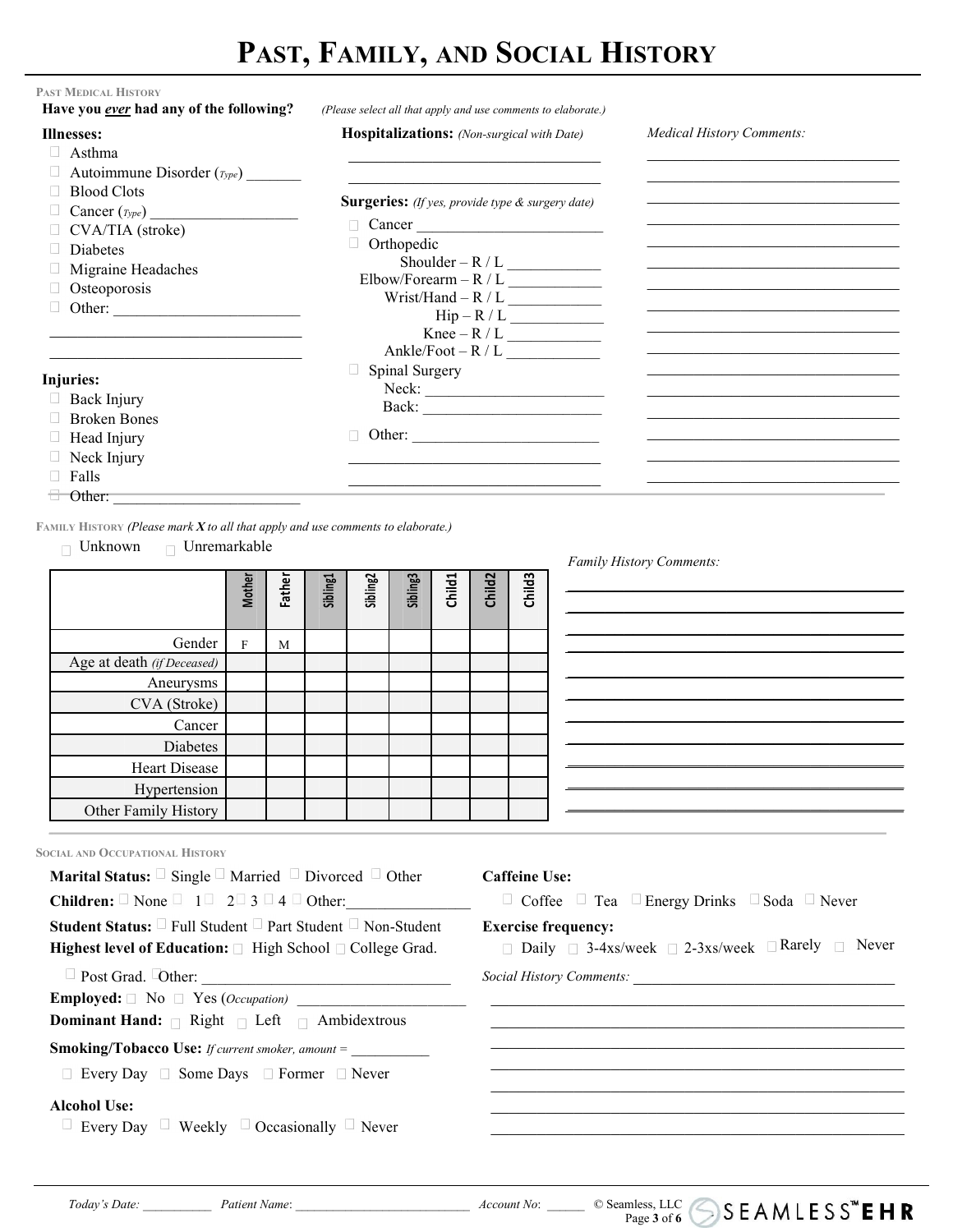### **REVIEW OF SYSTEMS**

#### **REVIEW OF SYSTEMS**

#### *Many of the following conditions respond to chiropractic treatment.*

#### Are you *currently* experiencing any of these symptoms? (Please select all that apply and use comments to elaborate.)

#### **Constitutional:** *(General)*

- □ Fever
- Fatigue
- 
- *None in this Category*

#### **Musculoskeletal:**

- □ Joint Pain/Stiffness/Swelling
- Muscle Pain/Stiffness/Spasms
- Broken Bones\_\_\_\_\_\_\_\_\_\_\_\_\_\_\_\_\_
- Other: \_\_\_\_\_\_\_\_\_\_\_\_\_\_\_\_\_\_\_\_\_\_
- *None in this Category*

#### **Neurological:**

- Dizziness or Lightheaded
- $\Box$  Convulsions or Seizures
- Tremors
- 
- *None in this Category*

#### **Psychiatric:** *(Mind/Stress)*

- Nervousness/Anxiety
- Depression
- □ Sleep Problems
- Memory Lossor Confusion Other:
- $\Box$
- *None in this*

#### *Category* **Genitourinary:**

- $\Box$  Frequent or Painful Urination
- □ Blood in Urine
- □ Incontinence or Bed Wetting
- Painful or Irregular Periods
- 
- *None in this Category*

#### **Gastrointestinal:**

- $\Box$  Loss of Appetite
- $\Box$  Blood in Stool or Black Stool  $\Box$
- Nausea or Vomiting
- Abdominal Pain Frequent
- Diarrhea
- Constipation
- Other: \_\_\_\_\_\_\_\_\_\_\_\_\_\_\_\_\_\_\_\_\_\_
- *None in this Category*

#### **Cardiovascular & Heart:** Chest

- □ Pains/Tightness Rapid or
- □ Heartbeat Changes Swelling of
- Hands, Ankles, or Feet Other:
- $\Box$
- *None in this Category*

#### **Respiratory:**

- Difficulty Breathing
- $\Box$  Cough
- Other: \_\_\_\_\_\_\_\_\_\_\_\_\_\_\_\_\_\_\_\_\_\_ Other: \_\_\_\_\_\_\_\_\_\_\_\_\_\_\_\_\_
	- *None in this Category*

#### **Eyes & Vision:**

- Eye Pain
- □ Blurred or Double Vision
- Sensitivity to Light
- Other:
- *None in this Category*

#### **Head, Ears, Nose, & Mouth/Throat:**

- **Frequent or Recurrent Headaches**
- Ear Ache/Ringing/Drainage  $\Box$
- □ Hearing Loss
- Other: \_\_\_\_\_\_\_\_\_\_\_\_\_\_\_\_\_\_\_\_\_\_ Sensitivity to Loud Noises
	- $\Box$  Sinus Problems
	- □ Sore Throat
	- $\Box$  Other:
	- *None in this Category*

#### **Endocrine:**

- $\Box$  $\Box$  Infertility
	- $\Box$  Recent Weight Change
	- Eating Disorder
	- $\Box$  Other:
	- *None in this Category*

#### **Hematologic & Lymphatic:**

- $\Box$  Excessive Thirst or
- $\Box$  Urination Cold Extremities
- Other: \_\_\_\_\_\_\_\_\_\_\_\_\_\_\_\_\_\_\_\_\_\_ Swollen Glands
	- $\Box$  Other:
	- *None in this Category*

#### **Integumentary:** *(Skin, Nails, & Breasts)*

- Rash or Itching
- Change in Skin, Hair, or Nails Non-
- $\Box$  healing Sores or Lesions Change of
- $\Box$ Appearance of a Mole Breast Pain,
- □ Lump, or Discharge Other:
- $\mathcal{L}_\text{max}$  and  $\mathcal{L}_\text{max}$  are the set of the set of the set of the set of the set of the set of the set of the set of the set of the set of the set of the set of the set of the set of the set of the set of the set o
- *None in this Category*

#### **Allergic/Immunologic:**

- Food Allergies
- Environmental Allergies
- $\Box$  Other:
- \_\_\_\_\_\_\_\_\_\_\_\_\_\_\_\_\_\_\_\_\_\_ *None in this Category*

I have answered these questions to the best of my knowledge and certify them to be true and correct.

Patient or Guardian Signature \_\_\_\_\_\_\_\_\_\_\_\_\_\_\_\_\_\_\_\_\_\_\_\_\_\_\_\_\_\_\_\_\_\_\_\_\_\_\_\_\_\_\_\_\_\_\_\_\_\_\_\_\_\_\_\_ Date\_\_\_\_\_\_\_\_\_\_\_\_\_\_\_\_\_\_\_\_\_\_

Page **4** of **6**

*Review of Systems Comments:*

 $\mathcal{L}_\mathcal{L}$  , which is a set of the set of the set of the set of the set of the set of the set of the set of the set of the set of the set of the set of the set of the set of the set of the set of the set of the set of

 $\mathcal{L}_\mathcal{L}$  , which is a set of the set of the set of the set of the set of the set of the set of the set of the set of the set of the set of the set of the set of the set of the set of the set of the set of the set of  $\mathcal{L}_\mathcal{L}$  , which is a set of the set of the set of the set of the set of the set of the set of the set of the set of the set of the set of the set of the set of the set of the set of the set of the set of the set of

 $\mathcal{L}_\mathcal{L}$  , which is a set of the set of the set of the set of the set of the set of the set of the set of the set of the set of the set of the set of the set of the set of the set of the set of the set of the set of

 $\mathcal{L}_\mathcal{L}$  , which is a set of the set of the set of the set of the set of the set of the set of the set of the set of the set of the set of the set of the set of the set of the set of the set of the set of the set of  $\mathcal{L}_\mathcal{L}$  , which is a set of the set of the set of the set of the set of the set of the set of the set of the set of the set of the set of the set of the set of the set of the set of the set of the set of the set of

 $\mathcal{L}_\mathcal{L}$  , which is a set of the set of the set of the set of the set of the set of the set of the set of the set of the set of the set of the set of the set of the set of the set of the set of the set of the set of  $\mathcal{L}_\mathcal{L}$  , which is a set of the set of the set of the set of the set of the set of the set of the set of the set of the set of the set of the set of the set of the set of the set of the set of the set of the set of  $\mathcal{L}_\mathcal{L}$  , which is a set of the set of the set of the set of the set of the set of the set of the set of the set of the set of the set of the set of the set of the set of the set of the set of the set of the set of  $\mathcal{L}_\text{max}$  , where  $\mathcal{L}_\text{max}$  and  $\mathcal{L}_\text{max}$  and  $\mathcal{L}_\text{max}$ 

 $\mathcal{L}_\mathcal{L}$  , which is a set of the set of the set of the set of the set of the set of the set of the set of the set of the set of the set of the set of the set of the set of the set of the set of the set of the set of  $\mathcal{L}_\mathcal{L}$  , which is a set of the set of the set of the set of the set of the set of the set of the set of the set of the set of the set of the set of the set of the set of the set of the set of the set of the set of  $\mathcal{L}_\mathcal{L}$  , which is a set of the set of the set of the set of the set of the set of the set of the set of the set of the set of the set of the set of the set of the set of the set of the set of the set of the set of \_\_\_\_\_\_\_\_\_\_\_\_\_\_\_\_\_\_\_\_\_\_\_\_\_\_\_

 $\mathcal{L}_\mathcal{L}$  , which is a set of the set of the set of the set of the set of the set of the set of the set of the set of the set of the set of the set of the set of the set of the set of the set of the set of the set of  $\mathcal{L}_\mathcal{L}$  , which is a set of the set of the set of the set of the set of the set of the set of the set of the set of the set of the set of the set of the set of the set of the set of the set of the set of the set of  $\mathcal{L}_\mathcal{L}$  , which is a set of the set of the set of the set of the set of the set of the set of the set of the set of the set of the set of the set of the set of the set of the set of the set of the set of the set of \_\_\_\_\_\_\_\_\_\_\_\_\_\_\_\_\_\_\_\_\_\_\_\_\_\_\_

 $\mathcal{L}_\mathcal{L}$  , which is a set of the set of the set of the set of the set of the set of the set of the set of the set of the set of the set of the set of the set of the set of the set of the set of the set of the set of  $\mathcal{L}_\mathcal{L}$  , which is a set of the set of the set of the set of the set of the set of the set of the set of the set of the set of the set of the set of the set of the set of the set of the set of the set of the set of  $\mathcal{L}_\mathcal{L}$  , which is a set of the set of the set of the set of the set of the set of the set of the set of the set of the set of the set of the set of the set of the set of the set of the set of the set of the set of \_\_\_\_\_\_\_\_\_\_\_\_\_\_\_\_\_\_\_\_\_\_\_\_\_\_\_

 $\mathcal{L}_\mathcal{L}$  , which is a set of the set of the set of the set of the set of the set of the set of the set of the set of the set of the set of the set of the set of the set of the set of the set of the set of the set of  $\mathcal{L}_\mathcal{L}$  , which is a set of the set of the set of the set of the set of the set of the set of the set of the set of the set of the set of the set of the set of the set of the set of the set of the set of the set of  $\mathcal{L}_\mathcal{L}$  , which is a set of the set of the set of the set of the set of the set of the set of the set of the set of the set of the set of the set of the set of the set of the set of the set of the set of the set of \_\_\_\_\_\_\_\_\_\_\_\_\_\_\_\_\_\_\_\_\_\_\_\_\_\_\_

 $\mathcal{L}_\mathcal{L}$  , which is a set of the set of the set of the set of the set of the set of the set of the set of the set of the set of the set of the set of the set of the set of the set of the set of the set of the set of  $\mathcal{L}_\mathcal{L}$  , which is a set of the set of the set of the set of the set of the set of the set of the set of the set of the set of the set of the set of the set of the set of the set of the set of the set of the set of  $\mathcal{L}_\mathcal{L}$  , which is a set of the set of the set of the set of the set of the set of the set of the set of the set of the set of the set of the set of the set of the set of the set of the set of the set of the set of

*Today's Date:* \_\_\_\_\_\_\_\_\_\_\_ *Patient Name*: \_\_\_\_\_\_\_\_\_\_\_\_\_\_\_\_\_\_\_\_\_\_\_\_\_\_\_\_ *Account No*: \_\_\_\_\_\_ © Seamless, LLC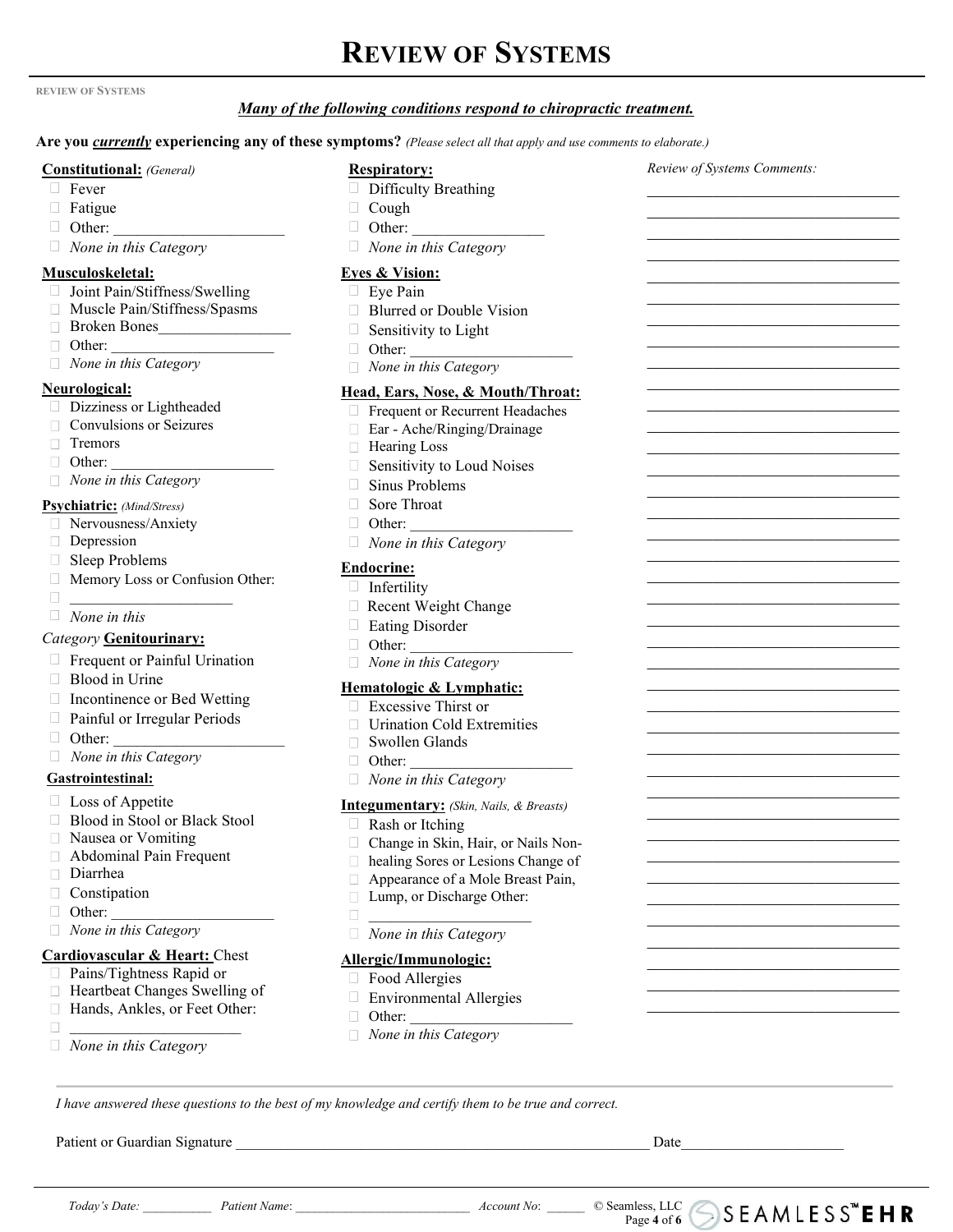### Informed Consent Chiropractic, Acupuncture, and Therapeutic Procedures

To make better informed decision to consent to treatment, please read this entire document prior to signing it. It is important that you understand the information contained in this document. Please ask questions before you sign if there is anything that is unclear.

Chiropractic care, like all forms of health care, holds certain risks. While the risks are most often very minimal, in rare cases, complications including but not limited to needle acupuncture: bleeding, infection, punctured lung, increased or no improvement in pain & symptoms, sprain/strain injuries, irritation of a condition, dislocation, temporary minor dizziness, nausea, paralysis, vision loss, possible locked in syndrome (complete paralysis of voluntary muscles in all parts of the body except for those that control eye movement), up to and including death. Fractures are rare occurrences and generally result from some underlying weakness of the bone which is checked for during the taking of your history and during examination and X-ray. The causes of stroke, cerebral vascular accident (CVA), vertebral artery dissection are the subject of tremendous disagreement. The debated incidences of stroke are exceedingly rare and are estimated to occur between one in one million and one in five million cervical adjustments. Although some reports have associated upper high velocity neck manipulation with a certain kind of stroke, or vertebral artery dissection, there is not yet a clear understanding of the connection.

Availability and nature of other treatment options for your condition may include:

- Self-administered, over-the-counter analgesics and rest
- Medical care and prescription drugs such as anti-inflammatory, muscle relaxants and pain-killers
- Hospitalization & injections
- Surgery

\*\* If you chose to use any of the above noted "other treatment" options, you should be aware that there are possible risks: side effects even including death, and benefits you may wish to discuss these with your primary medical physician.

The provider will make every reasonable effort during the examination to screen for contraindications to care; however, if the patient has a condition that would otherwise not come to the doctor's attention, it is the patient's responsibility to inform the doctor. Although a reasonable effort has been made, I the patient do not expect the doctor to be able to anticipate and explain all risks and complications. I also understand that no guarantees or promises have been made to me concerning the results expected from the treatment.<br>TREATMENT PLAN: Consult Examination X-rays Chiropractic Therapies Acupuncture

Having read or had read the consent, I the patient have had the opportunity to ask questions & discuss with Dr. Rostberg, my diagnosis, the nature and purpose of my chiropractic treatment, the risks and benefits of my chiropractic treatment, alternatives to my chiropractic treatment, and the risks and benefits of alternative treatment, including no treatment at all. All of my questions have been answered to my satisfaction. I request and consentto chiropractic adjustments and other chiropractic & acupuncture procedures, including various modes of therapy and diagnostic X-rays. The chiropractic & acupuncture treatment may be performed by Dr. Rostberg

By signing below, I consent to the treatment. I also intend this consent form to cover my entire clinical course of treatment here.

| <b>Print Patient Name</b>        |                         |  |
|----------------------------------|-------------------------|--|
| Patient Signature                | Date signed             |  |
| Print Patient Representative     | Relationship to Patient |  |
| Signature of Parent or Guardian  | Date signed             |  |
| (if a minor)                     |                         |  |
| Staff Witness to above signature | Date                    |  |

Continued next page….

Page 5 of **6**  $\bigcup$  **5 6 6 6**